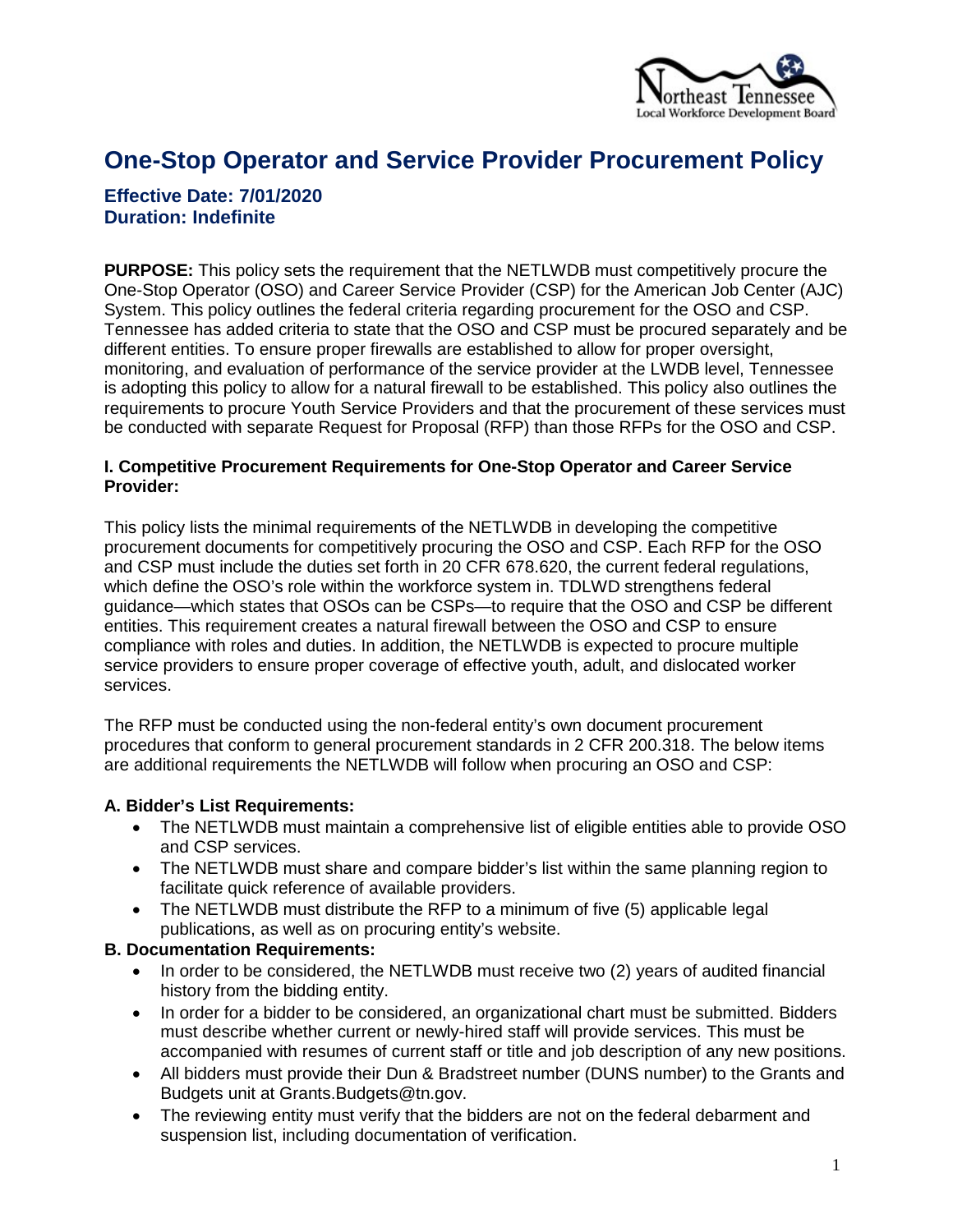# **C. Evaluation Response Requirements:**

- Bidders must state how they will comply with all federal/state/local regulations, as well as provide oversight to ensure compliance.
- OSO bidders must include how they will incorporate all partners into the comprehensive One-Stop system, including assurance that all partners will still fulfill all federal and state requirements of their respective programs.
- Bidders must detail all implementation plans for training of all partner staff, to include: coenrollment of participants and outreach to target populations.
- Bidders must describe their customer service experience, to include: management of complaints and/or concerns, oversight of staff teams, and experience in development and delivery of technical assistance.
- Bidders must propose outcome measures that comprehensively capture and evaluate their effectiveness at providing services as they relate to the local and regional plans.

# **D. Evaluation Criteria Requirements:**

- There must be at least one (1) evaluation criterion that assesses the bidder's financial capabilities.
- There must be at least one (1) evaluation criterion that assesses the bidder's technical/programmatic capabilities.
- There must be at least one (1) evaluation criterion that assesses the bidder's service delivery experience.

# **E. Conflict of Interest:**

- All evaluators must disclose any potential conflict of interest they may have with the potential bidders for the OSO and CSP. This form must be collected and maintained along with the required procurement documents.
- If an evaluator of the bidders knowingly has information that they have connection with an entity who has bid on the contract(s), the evaluator must recuse themselves from evaluation and disclose that information to the NETLWDB Chair.

# **II. Procurement Requirements for Youth Service Providers:**

The following items are the requirement set by Federal Law and the State Workforce Development Board (SWDB) on the procurement requirements for Youth Service Providers:

- The NETLWDB must identify the eligible providers of youth workforce development activities in the Northeast TN Local Workforce Development Area (NETLWDA) through a separate RFP. Some or all of the youth program elements, listed in TEGL 21-16, may be delivered by one more service providers, including the local grant recipient so that the NETLWDA will be best positioned to provide program elements resulting in strong outcomes. If the NETLWDB chooses to award grants or contracts to CSPs for some or all of the youth program elements, the contracts must be awarded on a competitive basis.
- The NETLWDB must identify eligible youth providers based on the recommendation of the youth standing committee, if they choose to establish a standing youth committee and assign it that function. If a youth standing committee is not established for the LWDA, this responsibility falls to the NETLWDB. Any member of the NETLWDB with a potential conflict of interest must recuse themselves from the selection process.
- Bidders must demonstrate the ability to successfully meet Federal and State performance accountability measures to include performance indicators established by ETA and Key Performance Indicators (KPIs) set by the SWDB in their delivery of services. Bidders must also commit to successful outcomes for all contracted services. In all cases, the NETLWDB must ensure that all sub-recipients and contractors are monitored for quality of services and achievement of the above performance standards.
- NETLWDB must ensure that each of the fourteen (14) youth program elements is available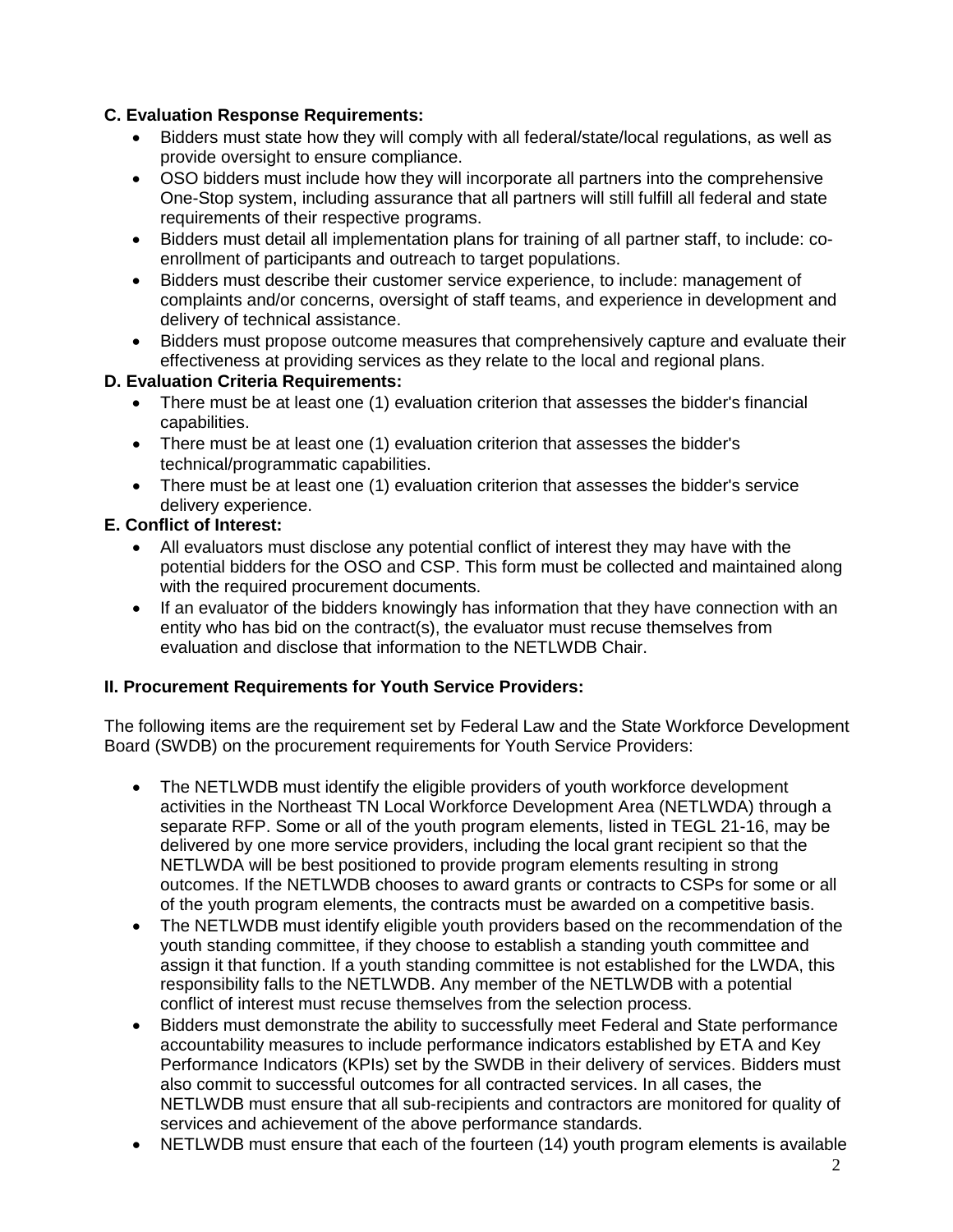in the NETLWDA. Each program element may be delivered by one (1) or more eligible CSPs (including the local grant recipient). The State expects the NETLWDB to use youth service providers who are best positioned to provide program elements resulting in strong economic growth outcomes. Each program element must be made available through the following identification or selection methods:

**A. Provided by the Local Grant Recipient:** Service Providers and/or the NETLWDB may directly provide some or all of the fourteen (14) program elements. All written agreements, to include amendments, must be sent to [workforce.board@tn.gov](mailto:workforce.board@tn.gov) prior to the execution of contracts and the contracts must be submitted once executed.

**B. Competitive Selection:** If the NETLWDB chooses to award grants or contracts to service providers, the NETLWDB must conduct a full and open competition to secure youth service providers, according to 2 CFR Parts 200 and 2900 and in addition to applicable State or county procurement codes.

**C. Non-Competitive Selection (Sole Source):** In situations where the NETLWDB identifies an insufficient number of youth service providers in the NETLWDA, such as a rural area, then WIOA allows for the NETLWDB to noncompetitively procure services as outlined in WIOA §123. The NETLWDB must establish a policy that defines what would constitute an insufficient number of eligible youth providers. The NETLWDB must still follow applicable state or county procurement codes for contractor selection by sole source.

**D. Leveraging of Partner Resources:** The NETLWDB is encouraged to leverage partner resources to provide one or more of the program elements if WIOA Title I funds are not used to pay for services. However, the NETLWDB must ensure that if a program element is not funded with WIOA Title I Youth funds, the local program has an agreement in place with a partner organization to ensure that the appropriate services will be offered. The NETLWDB must ensure that the services are closely connected and coordinated with the WIOA Title I Youth program.

- When the NETLWDB has selected youth service provider(s) to administer youth workforce investment activities, the funding award notice(s), amendments, and/or Letter of Intent must include the following:
	- o WIOA Title I Youth eligibility criteria;
	- o All applicable expenditure requirements; and
	- o All State and Federal performance requirements.

# **III. Regional Procurement:**

Each of the Grand Planning Regions has the option to procure their OSO and/or CSP through regional procurement. This means that all three LWDAs within a region will share the same organization as either their OSO, CSP, or both. This organization will take direction from Regional Planning Council (RPC) on how to carry out business within all three LWDAs.

If a region decides to procure through regional procurement it must:

- Follow the standards set for procurement as stated in this policy.
- The agency that is selected through the RFP will contract with one (1) LWDA and receive direction from the RPC
- All LWDAs will sign a Memorandum of Understanding (MOU) that contains:
	- o A summary of the purpose of the MOU;
	- o A list of participating OSOs and CSPs;
	- o A description of how the OSOs and CSPs will meet regional performance metrics as they relate to fiscal and programmatic performance;
	- o An explanation of how the LWDBs will pool applicable resources to support the funding of the procured agency;
	- $\circ$  A description of how policies will be aligned within the region to provide a consistent